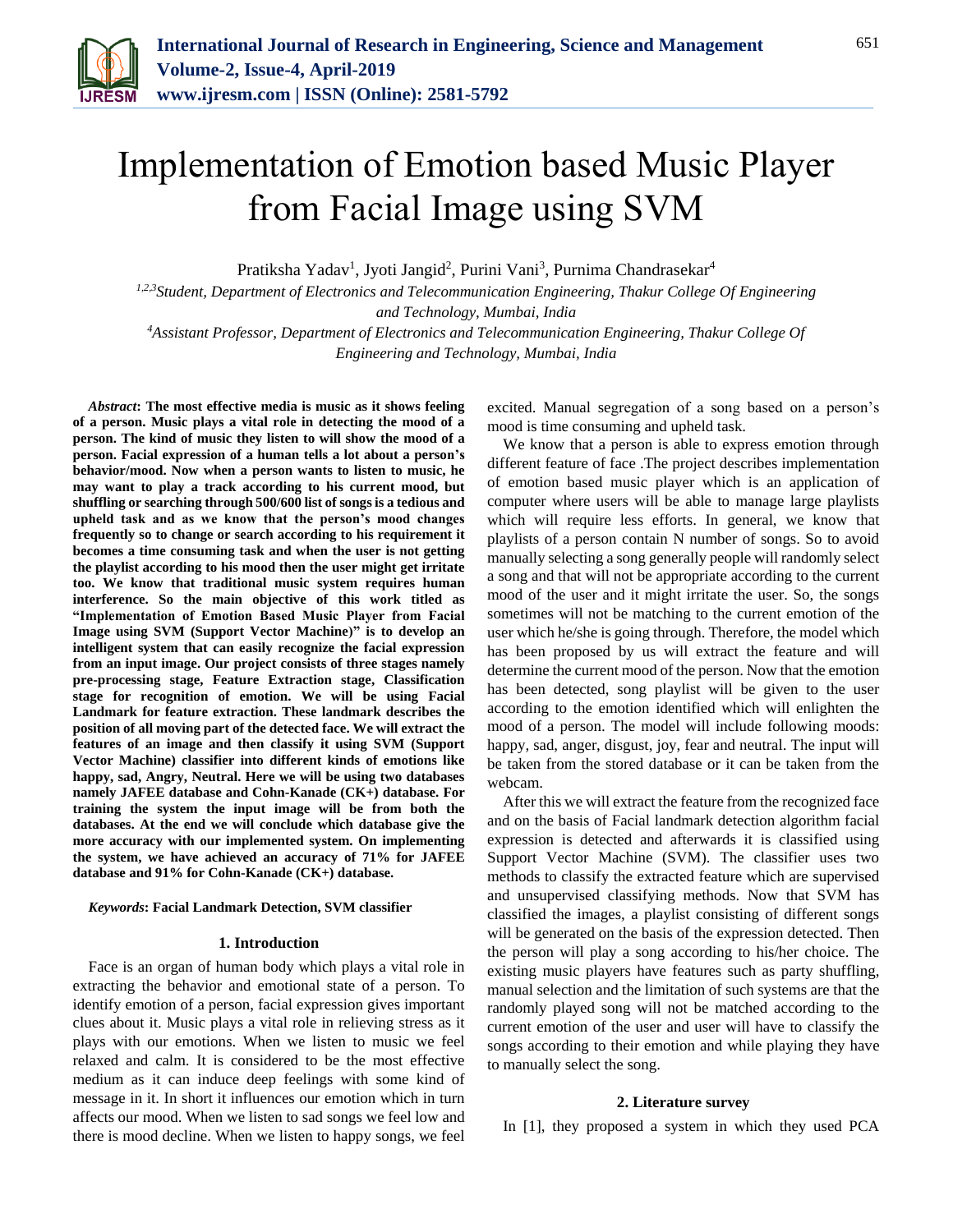

(Principal component approach) for feature extraction. To classify and recognize the expression Euclidean distance classifier was used. After the classification of the feature, the user's corresponding emotional state is recognized. For that music database was made which had a number of song from different domains pertaining to a number of emotions is collected and put up in the list. When the user's expression is recognized, songs belonging to that category are then played. They used the database with 7 expressions of 4 individual's persons that results into 112 trained images.

In [2], they proposed an android application which gives user a list of song based on user's current emotion. At the start of the application if the user has internet connection it will provide the song from online or otherwise it played song from the device memory. If user want emotion based music it will immediately start camera activity and capture image. Next it will upload the image to server and detect face using Viola Jones algorithm and the will give to FisherFace algorithm for recognition of emotion. Detected emotions are send to the user's device and are also send to the server for fetching the list of song. At last it will generate the playlist based on emotion recognized. They used 450 images to train the classifier and tested it's accuracy. The images used are from CK+ database.

In [3], image from database is passed to the facial landmark detection stage to remove noise by applying Gaussian Filter or mask. Here itself they used Viola Jones technique of Haar-like features with Adaboost learning for face detection. The feature detection stage consists of Eyebrow corners detector, Eye detector, Noise detector, Lip corner detector. After this active facial patches are extracted. The classification of features is done by SVM (Support Vector Machine). While testing it will take the hundreds of images from the database and extract the features and classifies accordingly. They used CK+ (Cohn-Kanade) dataset and JAFEE dataset for training and testing the database. The training database consist of 329 images in total.

In [4], they developed a robust system which can detect and recognize the human emotion from live feed consisting mainly of two stages- facial detection which is done by extraction of Haar Cascade features of a face using viola Jones algorithm and the second stage is emotion recognition which is done by Deep Neural Network. They used FER2013 dataset having thousands of images with all types of emotion for their system. For training their system they used the 9000 images from the FER2013 dataset.

In [5], the input images are selected from the training set. After this Landmark detection & Local representation will be done. By using LBP (Local Binary Pattern) algorithm, Local regions LBP features and Local Regions NCM (Normalized Centre Movement) features are extracted. Both the extracted features are added together and all these are passed to the SVM (Support Vector Machine) classifier. CK+ dataset consisting of 593 sequences of different emotions from 123 subjects. Only 327 out-off 593 sequences were given label for the human facial expression. They used at least two peak expression frames for

anger, fear, sadness and one peak expression frame for disgust, happy, surprise. The system was trained with 6 types of facial expression.





## *A. Database*

We used the JAFFE and CK database in our project. JAFFE contains 213 images of 7 facial expressions (6 different facial expression and 1 neutral) posed by 10 Japanese female models. All these images are in grayscale. CK database contains 1159 images of 7 facial expressions (6 different facial expression and 1 neutral). All these images are in grayscale. The number of images in Anger, Fear, Disgust, Happy , Neutral , Sad and Surprise are 120 , 141 , 68 , 251 , 142 , 240 and 197 respectively.

## *B. Feature Extraction [6]*

Emotion detection is a very important step after face detection which can be obtained by extracting the feature of the face for example the lips are stretched then it may imply that person is happy etc. Here we will be using Facial landmark detection algorithm for feature extraction. Facial landmark is defined as localization and detection of certain points which are the keypoints on face which have an impact on particular task like face recognition, tracking of face, recognition of expression etc. Facial landmarks are eyes corners, nose tip, mouth corners, chin, nostril corners, eyebrow arcs etc. In our project we will be using Facial Landmark for feature extraction. These landmark describes the position of all moving part of the detected face. In this we will extract all the coordinates of facial landmarks. This all the coordinates are the first collection of features.

## *C. Classification [7]*

A Support Vector Machine (SVM) is a classifier which is discriminative defined formally by a hyperplane separating. The objective of SVM is to create a model (in light of the preparation information) which predicts the objective estimations of the test information given just the test information properties. Proposed Procedure: In this the model is trained by taking the training dataset. Here we used the SVM classification Technique for classification. Here we used the linear kernel mode by defining the various parameter. After the model has trained we tested the model by giving the testing dataset and check the predicted output of the system. This also helps us to check the accuracy of the system for each emotion.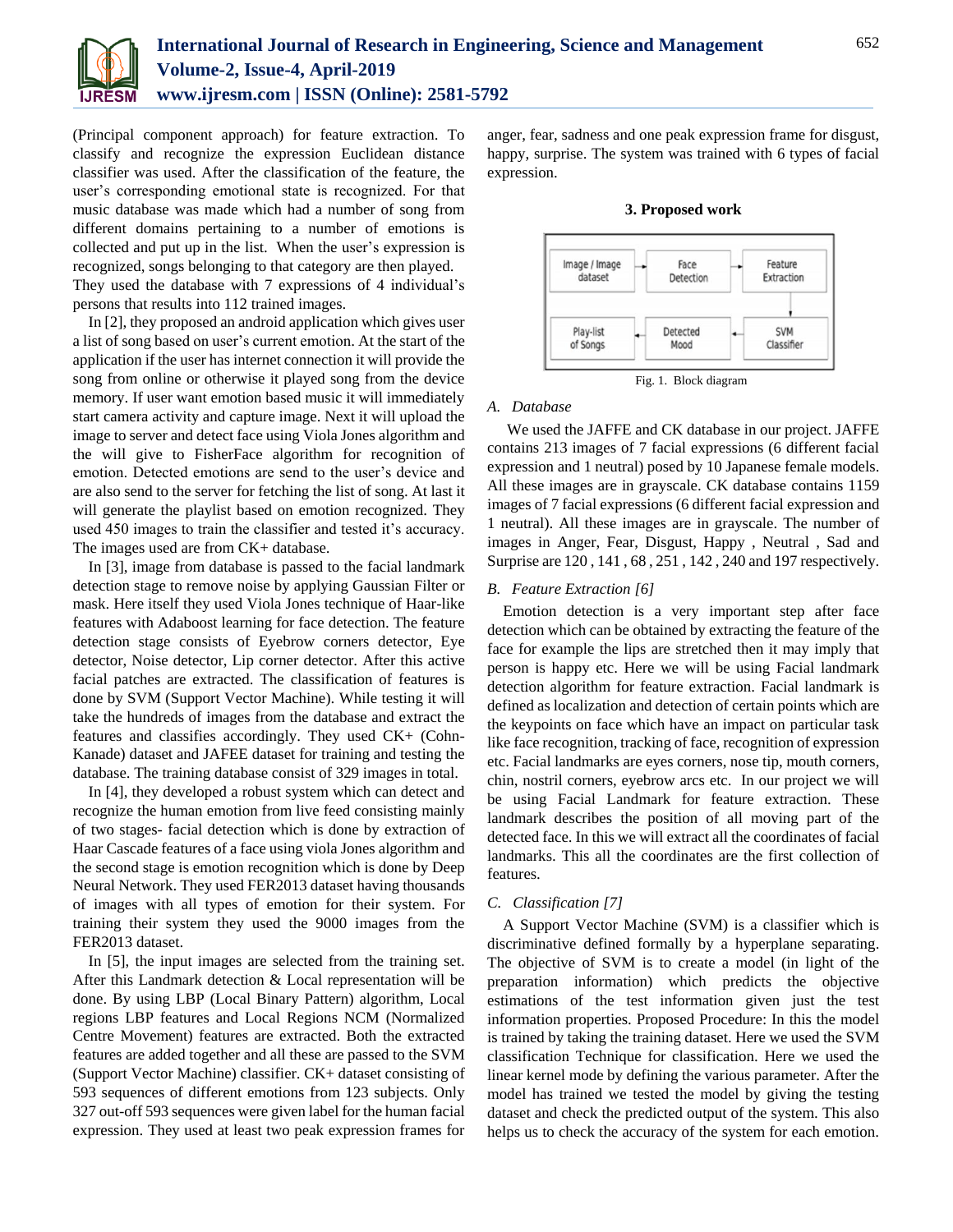

We also generated the confusion matrix of the testing part of the model. Also generated the classification report. Both the above data will give us the accuracy of the system.

## **4. Results**

The implementation of the system is done on Python 3. Here, for the facial emotion recognition purpose testing of the database was carried out on static image. The input image is taken from the set of images kept aside for testing. Here we used 2 databases (JAFEE database and Conh-Kanade database) for testing our system. Cohn-Kanade database contain total of 890 images and JAFEE database contain total of 213 images out of which we separate the database in two parts: training & testing set. For training and testing purpose we organize the database in 80/20 ratio. Both sets contain 7 expression.

Cohn-Kanade Database: For the testing the model we gave one single input image to the system.



Fig. 2. (a) Input Image (CK+) and (b) Detection of facial Landmarks for Feature Extraction. (CK+) database.

The system first detect the position of the landmark and then locate those landmark. As a feature it will return the position value (coordinates) of located landmarks.

For training and testing the model, we gave the database (total 890 images) to the model. After testing the confusion matrix and classification report is generated. The confusion matrix is a matrix which describe the performance of classification model or classifier. The confusion matrix is shown in Fig 3 and classification report is shown in Table 1.



Fig. 3. Confusion Matrix of CK+ database

| Table 1<br>Classification Report of CK+ database |           |        |          |  |  |
|--------------------------------------------------|-----------|--------|----------|--|--|
| <b>Emotion</b>                                   | precision | recall | f1-score |  |  |
| Anger                                            | 0.88      | 0.96   | 0.92     |  |  |
| Fear                                             | 1.00      | 1.00   | 1.00     |  |  |
| Disgust                                          | 0.88      | 0.82   | 0.85     |  |  |
| Happy                                            | 0.92      | 0.98   | 0.95     |  |  |
| Neutral                                          | 0.92      | 0.86   | 0.89     |  |  |
| Sad                                              | 0.86      | 0.90   | 0.88     |  |  |
| Surprise                                         | 0.92      | 0.85   | 0.88     |  |  |

| Table 2<br>Accuracy Table of CK+ database. |                 |                 |  |  |
|--------------------------------------------|-----------------|-----------------|--|--|
|                                            | <b>Emotions</b> | <b>Accuracy</b> |  |  |
|                                            | Anger           | 95.83%          |  |  |
|                                            | Fear            | 100 %           |  |  |
|                                            | Disgust         | 85.2%           |  |  |
|                                            | Happy           | 98 %            |  |  |
|                                            | Neutral         | 85.71 %         |  |  |
|                                            | Sad             | 89.58%          |  |  |
|                                            | Surprise        | 84.61 %         |  |  |

After the training and testing of the model the input image is recognized and appropriate music is played according to the recognized emotion.

The detected emotion is shown as follows:



Fig. 4. Emotion is Recognized (Cohn-Kanade)



Fig. 5. For playing this window this window will open and appropriate music is played

## *JAFEE Database:*

After the training and testing the model the confusion matrix is generated for JAFEE dataset.